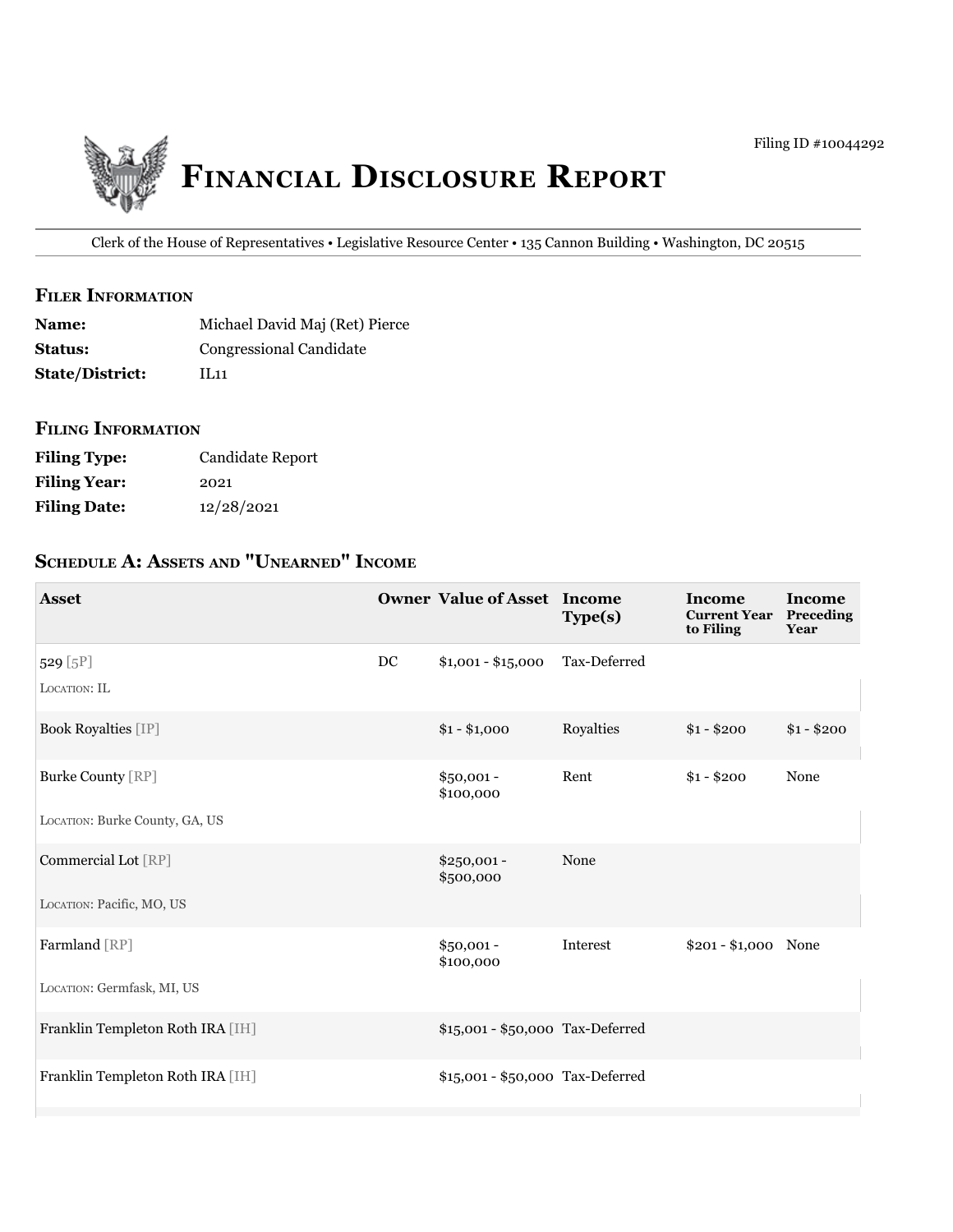| <b>Asset</b>                                                                                                                                                                                                                                               |            | <b>Owner Value of Asset Income</b> | Type(s)  | Income<br><b>Current Year</b><br>to Filing | Income<br>Preceding<br>Year |
|------------------------------------------------------------------------------------------------------------------------------------------------------------------------------------------------------------------------------------------------------------|------------|------------------------------------|----------|--------------------------------------------|-----------------------------|
| NEW HORIZONS FAMILY THERAPY CENTER FOR<br>DISABLED VETS, INC. [OL]                                                                                                                                                                                         |            | $$15,001 - $50,000$ None           |          |                                            |                             |
| LOCATION: Blythe, GA, US<br>DESCRIPTION: Also has location in Naperville, Illinois. A non-profit organization dedicated to helping transitioning veterans to civilian life<br>through re-training, counseling, and providing new employment opportunities. |            |                                    |          |                                            |                             |
| New Horizons for Heroes, Inc. [OL]                                                                                                                                                                                                                         |            | \$15,001 - \$50,000 None           |          |                                            |                             |
| LOCATION: Blythe, GA, US<br>DESCRIPTION: To provide a holistic approach to re-integration of veterans after service, including counseling, access to medical care through the<br>local VA, and job training.                                               |            |                                    |          |                                            |                             |
| Pentagon Fed Credit Union [BA]                                                                                                                                                                                                                             |            | $$1,001 - $15,000$                 | Interest | $$1 - $200$                                | $$1 - $200$                 |
| Rental Home [RP]                                                                                                                                                                                                                                           |            | $$100,001 -$<br>\$250,000          | Rent     | $$5,001 -$<br>\$15,000                     | $$5,001 -$<br>\$15,000      |
| LOCATION: Naperville, IL, US                                                                                                                                                                                                                               |            |                                    |          |                                            |                             |
| Rental Home [RP]                                                                                                                                                                                                                                           |            | $$100,001 -$<br>\$250,000          | Rent     | $$5,001 -$<br>\$15,000                     | $$5,001 -$<br>\$15,000      |
| LOCATION: Jacksonville, FL, US                                                                                                                                                                                                                             |            |                                    |          |                                            |                             |
| Rental Home [RP]                                                                                                                                                                                                                                           |            | $$100,001 -$<br>\$250,000          | Rent     | $$2,501 -$<br>\$5,000                      | $$1,001 -$<br>\$2,500       |
| LOCATION: New Haven, MO, US                                                                                                                                                                                                                                |            |                                    |          |                                            |                             |
| Service Credit [FN]                                                                                                                                                                                                                                        |            | Undetermined                       | Interest | $$1 - $200$                                | $$1 - $200$                 |
| Spouse House [RP]                                                                                                                                                                                                                                          | ${\rm SP}$ | $$50,001 -$<br>\$100,000           | None     |                                            |                             |
| LOCATION: Eppingen, DE                                                                                                                                                                                                                                     |            |                                    |          |                                            |                             |
| Spouse House #2 [RP]                                                                                                                                                                                                                                       | $\rm SP$   | $$50,001 -$<br>\$100,000           | None     |                                            |                             |
| LOCATION: Eppingen, DE                                                                                                                                                                                                                                     |            |                                    |          |                                            |                             |
| U.S Collectable Coins [CO]                                                                                                                                                                                                                                 |            | \$15,001 - \$50,000 None           |          |                                            |                             |
| Universal Life [WU]                                                                                                                                                                                                                                        |            | \$15,001 - \$50,000 Tax-Deferred   |          |                                            |                             |
| <b>USAAF</b> [BA]                                                                                                                                                                                                                                          |            | $$50,001 -$<br>\$100,000           | Interest | $$1 - $200$                                | $$1 - $200$                 |

\* For the complete list of asset type abbreviations, please visit<https://fd.house.gov/reference/asset-type-codes.aspx>.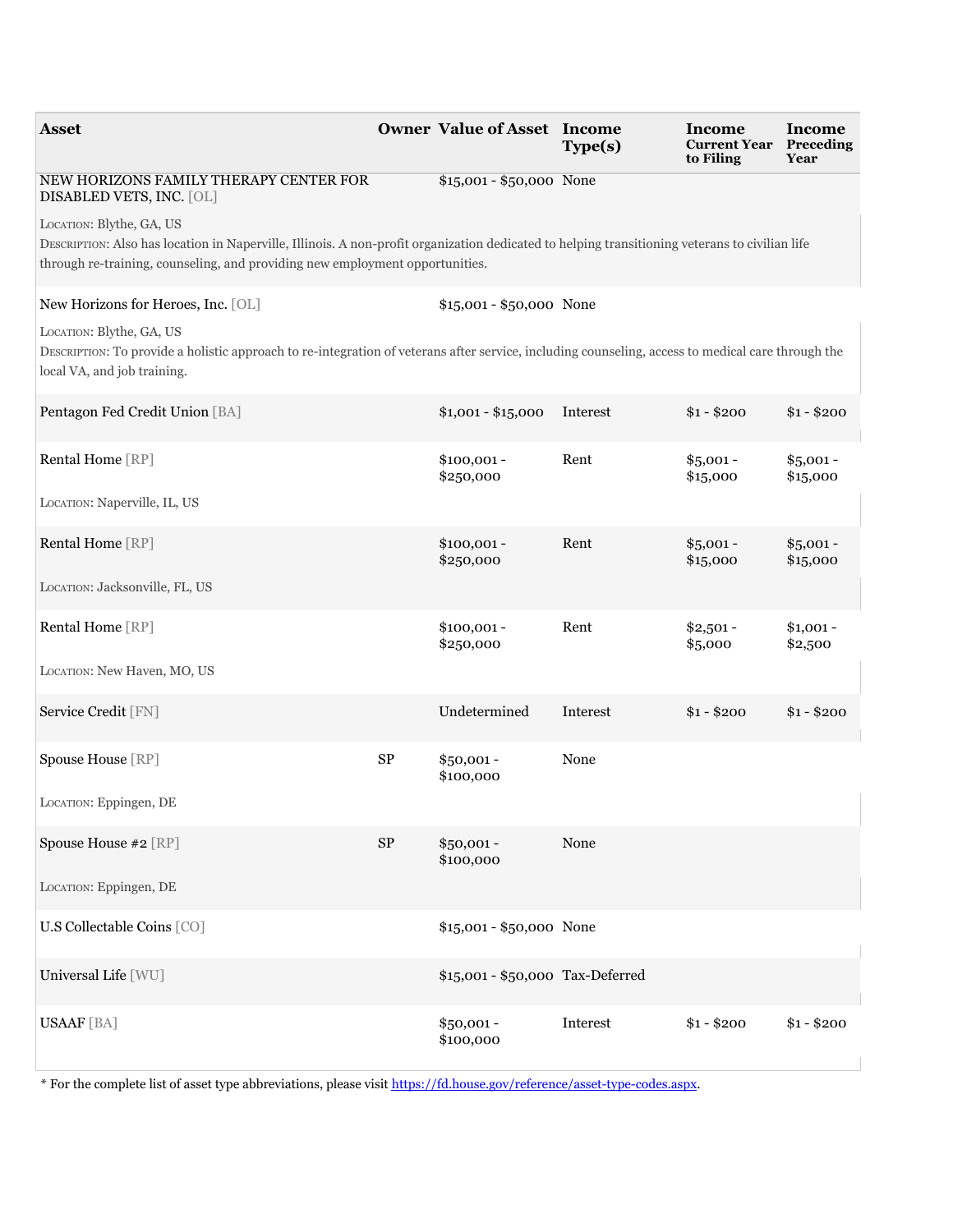## **ScheDule c: earneD income**

| <b>Source</b>         | <b>Type</b> | Amount<br><b>Current Year to</b><br><b>Filing</b> | Amount<br><b>Preceding Year</b> |
|-----------------------|-------------|---------------------------------------------------|---------------------------------|
| Mission Essential LLC | Salary      | \$80,000.00                                       | \$80,000.00                     |

## **ScheDule D: liabilitieS**

| <b>Owner Creditor</b>                       | Date Incurred Type |           | <b>Amount of</b><br>Liability |
|---------------------------------------------|--------------------|-----------|-------------------------------|
| Amerihome Mortgage, Naperville, IL Jul 2015 |                    | House     | $$100,001 -$<br>\$250,000     |
| Bank of America, Jacksonville, FL           | Sep 2015           | House     | $$100,001 -$<br>\$250,000     |
| Service Credit Union                        | Feb 2019           | Auto loan | $$15,001 - $50,000$           |

## **SCHEDULE E: POSITIONS**

| <b>Position</b>          | <b>Name of Organization</b>                                |
|--------------------------|------------------------------------------------------------|
| <b>Chapter President</b> | Association of the United States Army                      |
| President/CEO            | New Horizons for Heroes, Inc.                              |
| President/CEO            | NEW HORIZONS FAMILY THERAPY CENTER FOR DISABLED VETS, INC. |

## **ScheDule f: agreementS**

None disclosed.

## **ScheDule J: compenSation in exceSS of \$5,000 paiD by one Source**

None disclosed.

## **excluSionS of SpouSe, DepenDent, or truSt information**

**trusts**: Details regarding "Qualified Blind Trusts" approved by the Committee on Ethics and certain other "excepted trusts" need not be disclosed. Have you excluded from this report details of such a trust benefiting you, your spouse, or dependent child?  $\degree$  Yes  $\degree$  No

**exemption**: Have you excluded from this report any other assets, "unearned" income, transactions, or liabilities of a spouse or dependent child because they meet all three tests for exemption?

 $\degree$  Yes  $\degree$  No

## **certification anD Signature**

gfed $\Gamma$  certify that that the statements I have made on the attached Financial Disclosure Report are true, complete, and complete, and complete, and correct to the attached Financial Disclosure Report are true, complete,